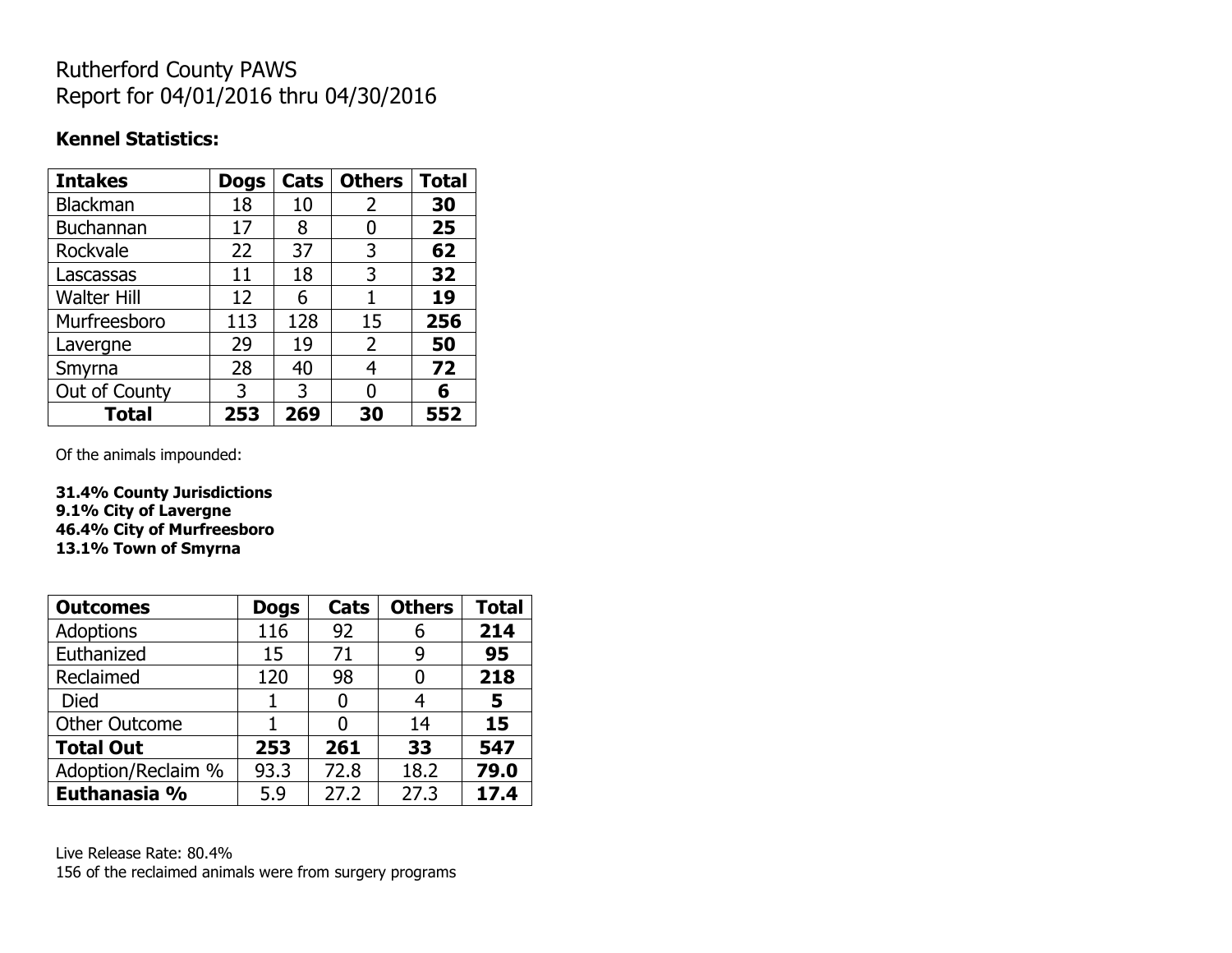Animals left in shelter on 04/30/2016: 86

2271 People visited the shelter looking for a lost /new pet.

2139 Logged calls/voice mails for the month.

#### **Activity Report by Jurisdiction:**

| Zones           | <b>Calls Received</b> | Calls Completed |
|-----------------|-----------------------|-----------------|
| <b>Blackman</b> | 231                   | 233             |
| Buchannan       | 113                   | 113             |
| Lavergne        | 185                   | 183             |
| Lascassas       | 91                    | 90              |
| Murfreesboro    | 481                   | 491             |
| Rockvale        | 99                    | 97              |
| Smyrna          | 110                   | 111             |
| Walter Hill     | 96                    | 96              |
| Out of Area     | 12                    | 12              |
| <b>Total</b>    | 1418                  | 1426            |

45.2% County Jurisdictions 13.1% City of Lavergne 33.9% City of Murfreesboro 7.8% Town of Smyrna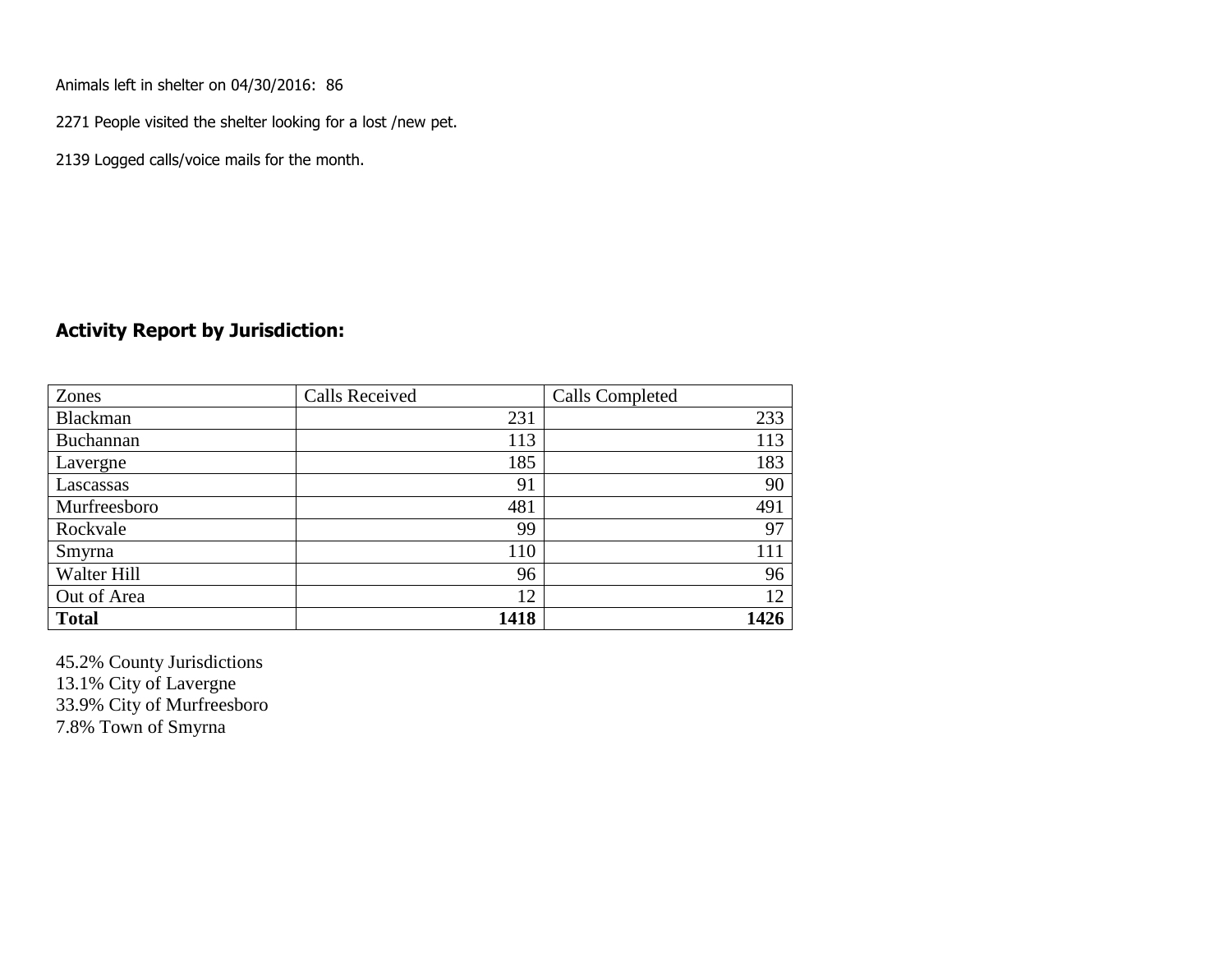# **Mileage:**

| <b>Officer</b> | <b>Miles</b> |
|----------------|--------------|
| 422            | 1849         |
| 425            | 1245         |
| 427            | 1181         |
| 428            | 1239         |
| 430            | 1128         |
| 437            | 1132         |
| 438            | 841          |
| 439            | 1783         |
|                |              |
|                |              |
|                |              |
|                |              |
|                |              |
|                |              |
|                |              |
|                |              |
|                |              |
| <b>Total</b>   | 10398        |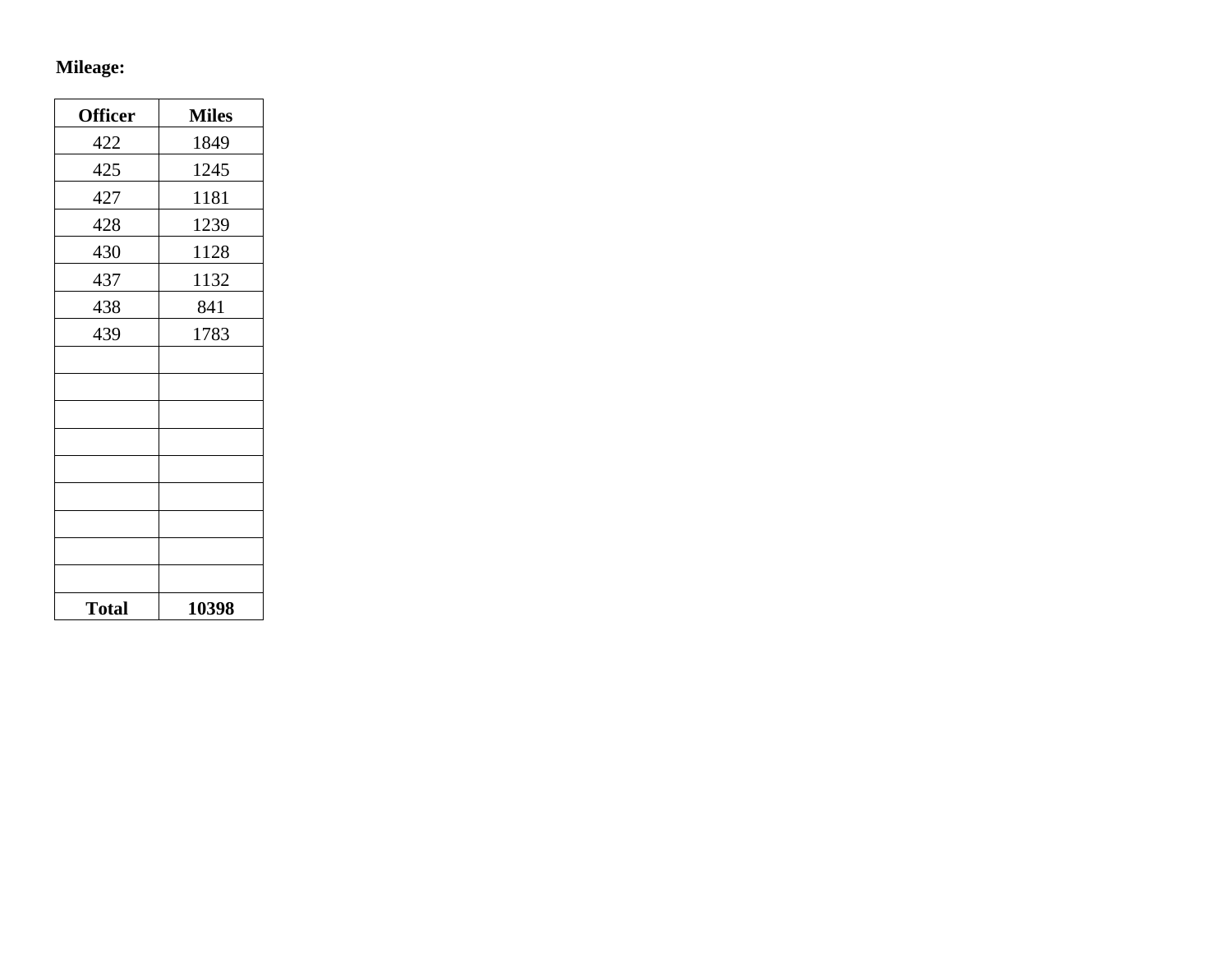## Fiscal Year-to-Date Report 07/01/15 thru 04/30/2016

#### **Kennel Statistics:**

| <b>Intakes</b>     | <b>Dogs</b> | Cats | <b>Others</b> | <b>Total</b> |
|--------------------|-------------|------|---------------|--------------|
| <b>Blackman</b>    | 186         | 186  | 17            | 389          |
| Buchannan          | 135         | 184  | 13            | 332          |
| Rockvale           | 148         | 184  | 18            | 350          |
| Lascassas          | 153         | 162  | 17            | 332          |
| <b>Walter Hill</b> | 97          | 73   | 11            | 181          |
| Murfreesboro       | 1094        | 1432 | 140           | 2666         |
| Lavergne           | 299         | 267  | 28            | 594          |
| Smyrna             | 287         | 421  | 44            | 752          |
| Out of County      | 23          | 42   | N             | 65           |
| <b>Total</b>       | 2422        | 2951 | 288           | 5661         |

Of the animals impounded since July 01: **39.7% County Jurisdictions 5.2% City of Lavergne 47.1% City of Murfreesboro 8.0% Town of Smyrna**

| <b>Outcomes</b>      | <b>Dogs</b> | Cats | <b>Others</b> | <b>Total</b> |
|----------------------|-------------|------|---------------|--------------|
| <b>Adoptions</b>     | 1108        | 805  | 46            | 1959         |
| Euthanized           | 418         | 1317 | 105           | 1840         |
| Reclaimed            | 861         | 778  | 10            | 1649         |
| <b>Died</b>          | 14          | 36   | 16            | 66           |
| <b>Other Outcome</b> | 18          | 20   | 109           | 147          |
| <b>Total Out</b>     | 2419        | 2956 | 286           | 5661         |
| Adoption/Reclaim %   | 81.4        | 53.4 | 19.6          | 63.7         |
| Euthanasia %         | 17.3        | 44.6 | 36.7          | 32.5         |

Live Release Rate: 65.5%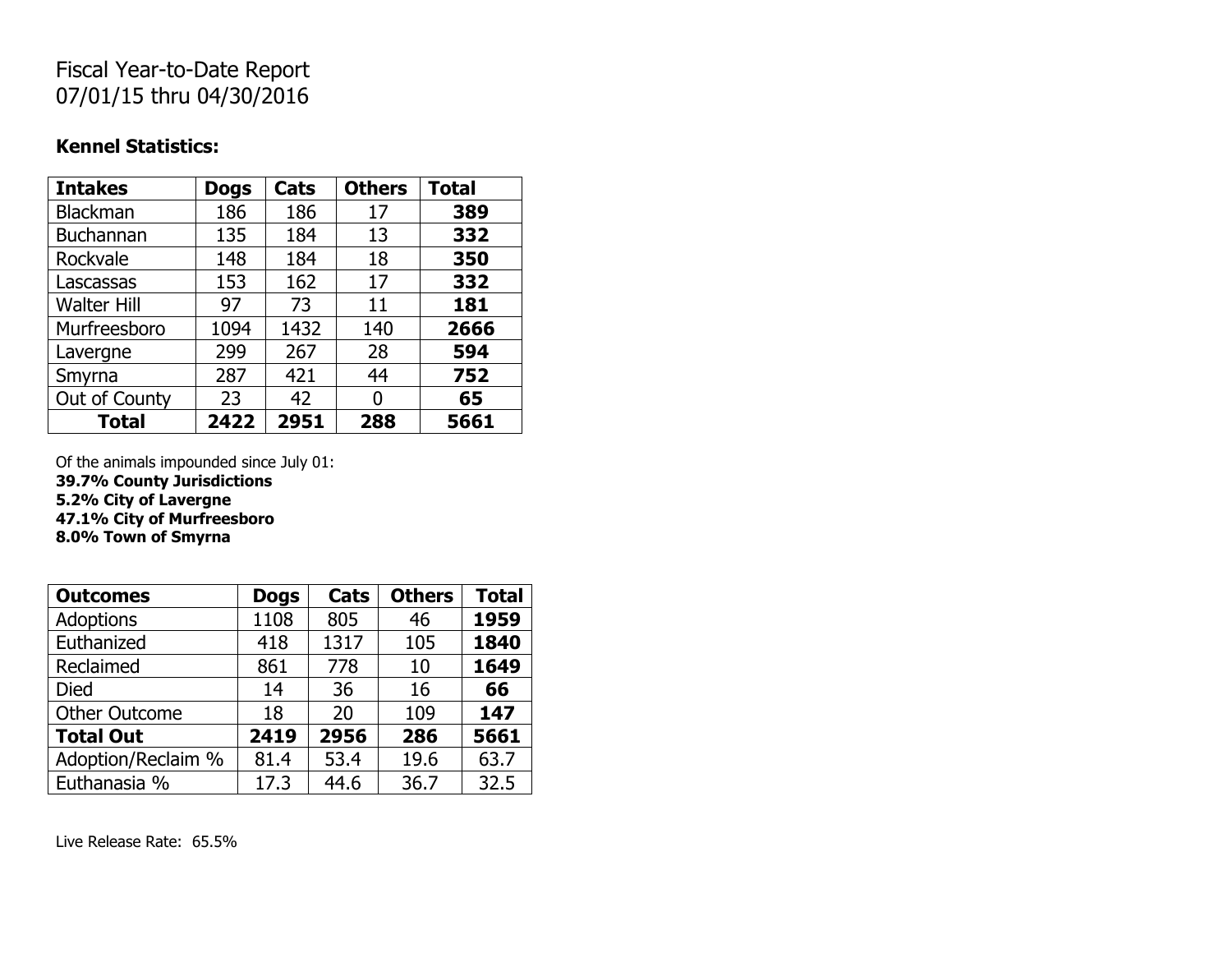22661 People have visited the shelter since July 01, 2015 looking for a lost /new pet.

21030 Logged calls/voice mails since July 01, 2015.

### **Activity Report by Jurisdiction:**

| Zones           | <b>Calls Received</b> | Calls Completed |
|-----------------|-----------------------|-----------------|
| <b>Blackman</b> | 2017                  | 2024            |
| Buchannan       | 1135                  | 1132            |
| Lavergne        | 2047                  | 2035            |
| Lascassas       | 1106                  | 1102            |
| Murfreesboro    | 5457                  | 5459            |
| Rockvale        | 1028                  | 1020            |
| Smyrna          | 1606                  | 1601            |
| Walter Hill     | 906                   | 907             |
| Out of Area     | 119                   | 119             |
| <b>Total</b>    | 15421                 | 15399           |

40.9% County Jurisdictions 13.3% City of Lavergne 35.4% City of Murfreesboro 10.4% Town of Smyrna